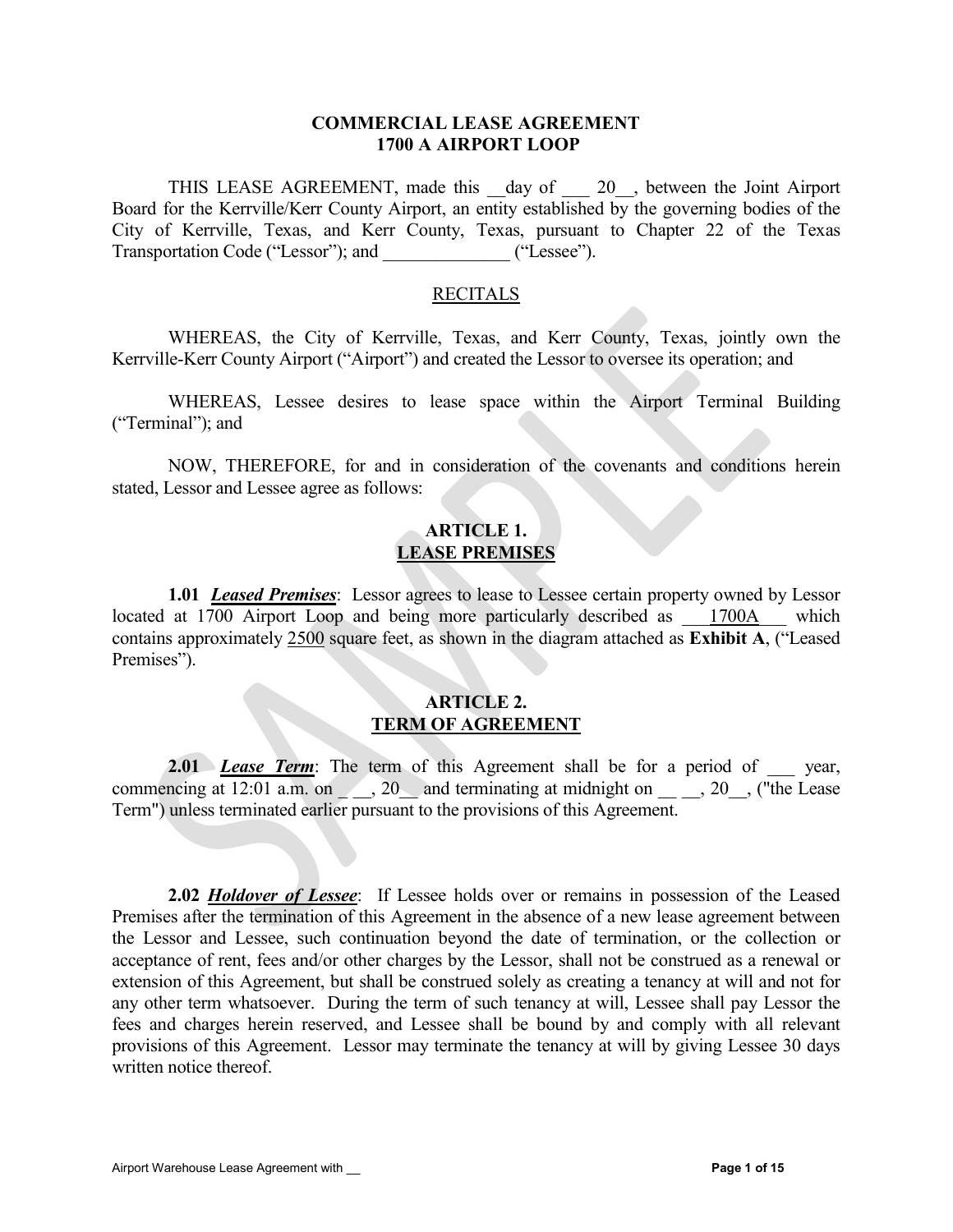# ARTICLE 3. **RENT**

3.01 *Amount of Base Rent:* Lessee agrees to pay Lessor rent for the Leased Premises in the total sum of \$ per year ("Base Rent"). Lessee shall pay the Base Rent in monthly installments in the amount of \$\_\_\_\_\_\_\_, with the first payment due upon execution of this Agreement. Thereafter, Lessee shall pay to Lessor the monthly rental payment on or before the first day of each month. The Base Rent shall be recalculated and adjusted annually according to the Consumer Price Index as defined under Section 3.02, below.

3.02 Adjustment of Rent During Lease Term: During the Lease Term, the Base Rent paid by Lessee shall increase or decrease on October 1st of each year in accordance with changes in the Consumer Price Index for All Urban Consumers (CPI-U) (the "Consumer Price Index") as promulgated by the Bureau of Labor Statistics of the United States Department of Labor, which Consumer Price Index for is (the "Base Index") using the year 2010 as a base of 100. The Base Rent to be paid during the term of this Agreement shall bear the same ratio to the Consumer Price Index for the month of August preceding the date of the rent adjustment, as \$ \_ bears to the Base Index. In no event, however, shall the Base Rent be less than \$ \_\_\_\_ per year and \$ \_\_\_\_ per month.

In the event the Consumer Price Index ceases to incorporate a significant number of items, or if a substantial change is made in the method of establishing such Consumer Price Index, then the Consumer Price Index shall be adjusted to the figure that would have resulted had no change occurred in the manner of computing such Consumer Price Index. In the event such Consumer Price Index (or a successor or substitute index) is not available, a reliable governmental or other nonpartisan publication, evaluating the information thereto for use in determining the Consumer Price Index, shall be used in lieu of such Consumer Price Index.

**3.03 Security Deposit:** At or before the execution of this Agreement, Lessee shall pay Lessor a security deposit in the amount of \$\_\_\_\_\_\_. Following termination of this Agreement, Lessor may use as much of the deposit as necessary to pay for any damages resulting from Lessee's occupancy of the Leased Premises, normal wear and tear excepted. Within 30 days of the termination of this Agreement, Lessor shall return the balance of the deposit to Lessee, minus any amount subtracted for damages.

3.04 **Delivery of Rent:** All payments required of Lessee by this Agreement shall be delivered by mail, or in person, to the Office of the Airport Manager, 1877 Airport Loop, Kerrville, Texas 78028, or to such other location as specified in writing by the Lessor.

**3.05 Delinquent Rent Payments:** In the event that payments to the Lessor for rent or other fees or charges are not received by the Lessor on or before the tenth day following the due date, Lessee shall pay a late rental charge of Two Percent (2.0%) of the rent amount due for that month. All rent and other payments which are past due more than thirty (30) days shall accrue simple interest at the rate of eighteen percent (18.0%) annually or (b) the maximum percentage rate allowed by law, whichever is less. Notwithstanding anything to the contrary in this Section 3.07, if at the time performance of the provisions set forth in this Section 3.07 becomes due the interest to be paid in accordance with this Section 3.07 exceeds the limits on the payment of interest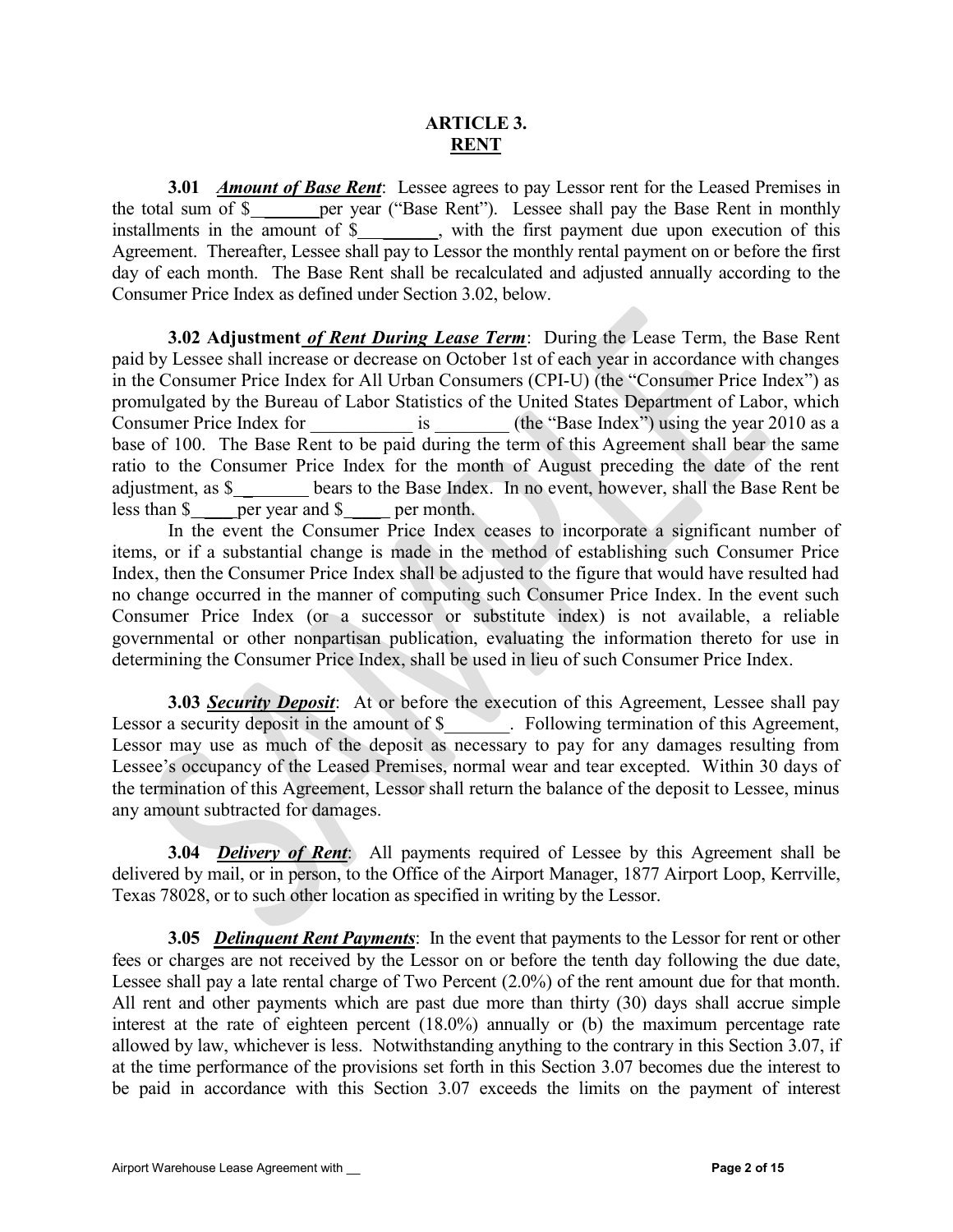established by law, then the amount of interest to be paid shall be reduced to the maximum limit allowed by law; furthermore, if, from any circumstances, Lessor should ever receive as interest an amount that would exceed the highest lawful rate, the amount that would be excessive interest shall be applied to the payment of rent owing pursuant to the provisions of this Lease Agreement and not to the payment of interest. Payments received shall be applied in the following order: (1) interest accrued for late payments, (2) late rental charges, (3) past due rent, beginning with the oldest amount due, (4) other past due amounts, (5) rent currently due, and (6) other amounts currently due.

# ARTICLE 4. USE OF LEASED PREMISES

4.01 *Permitted Uses*: Lessee shall use the Leased Premises only for the purpose of conducting for-profit commercial aeronautical services or activities, or purposes incidental thereto. Upon execution of this Agreement, Lessee shall provide to Lessor a list of person(s) who will be occupying or using the Leased Premises. Such list shall include the person(s)'s name, title, and driver's license number. Should there be a change with respect to the person(s) occupying or using the Leased Premises, the Lessee shall submit a revised list to the Lessor. In any event, Lessee shall submit an updated list upon any extension of the Lease Term or upon request by the Airport Manager.

# 4.02 *Prohibited Uses*: Lessee agrees at all times to comply with the following:

- A. Lessee shall at no time use, or permit the use of, the Leased Premises in a manner that is contrary to applicable federal, state, and local laws, orders, ordinances, rules, or regulations, which shall include, but not be limited to, applicable Federal Aviation Administration rules and regulations and the Kerrville/Kerr County Airport Code as adopted on May 30, 2018, which may be amended from time to time, a copy of which Lessor has provided to Lessee.
- B. Lessee shall not make or suffer any waste of the Leased Premises, nor will Lessee cause any holes to be drilled or made into brick or plaster nor any placards or decorative material to be placed on the Leased Premises. Lessee further covenants and agrees that it will not make any material structural alterations or additions to the premises except as may be approved in advance, in writing, by Lessor.
- C. Lessee shall, at its own expense, keep and maintain the Leased Premises in good condition and toward that end, shall do all work and make all repairs necessary or advisable to keep the Leased Premises from deteriorating in value or condition and shall restore and maintain the Leased Premises, with the exception of normal wear and tear and aging consistent with normal office usage and time. Lessor shall have the right and privilege, through its agents and officials, to make inspections of the Leased Premises and thereafter to make recommendations to Lessee of any repairs that in Lessor's opinion are necessary to be performed by Lessee upon the Leased Premises in accordance with the foregoing. Lessee shall commence repairs within 30 days from the date that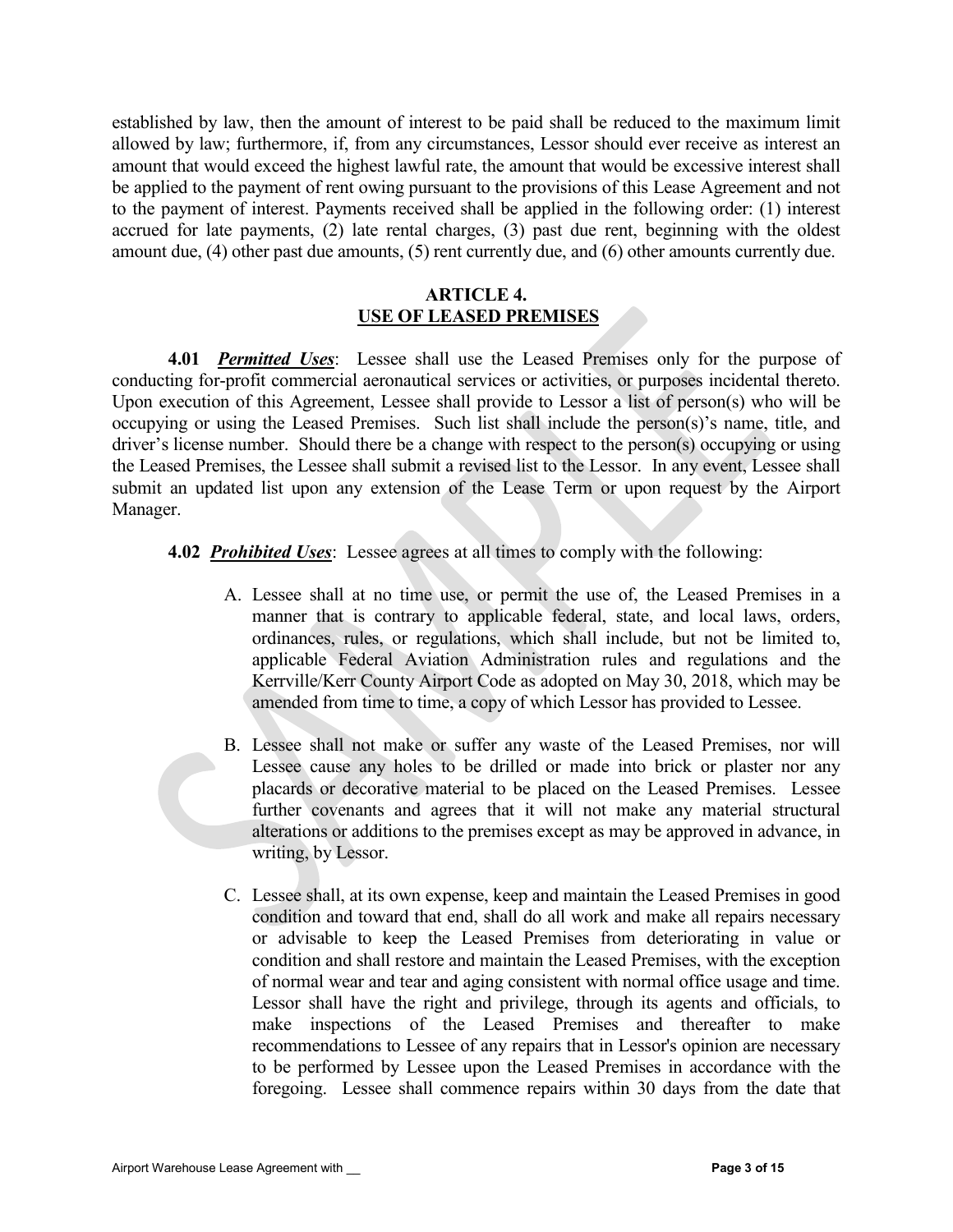such recommendations are made. Such repairs shall be made in an expeditious and workmanlike manner. In the event that Lessee fails to commence such recommended repairs within the time provided, it is understood and agreed that Lessor may, within its discretion, make such repairs as it deems necessary for and on behalf of Lessee; and, in such event, the cost of such repairs shall be paid by Lessee within 10 days following the completion of said repairs.

- D. Lessee shall not make, suffer or permit any unlawful, immoral or offensive use of the Leased Premises, nor shall Lessee permit any loud, abusive or obscene language on the Leased Premises.
- E. Lessee shall maintain the Leased Premises in a clean and sanitary condition at all times. Lessee agrees to cause to be removed from the Leased Premises, at its own expense, all waste, garbage and rubbish, and agrees not to deposit same on the Leased Premises except temporarily in waste or garbage containers provided by Lessee at Lessee's expense.
- F. Lessee shall not allow the Leased Premises to be used for parking of motor vehicles, motorcycles, or motor driven equipment by anyone other than customers, employees, or contractors of Lessee except as may be authorized by the Airport Manager, with all such parking being limited to areas designated by Lessor for such parking. Lessee shall not be in default for the improper parking of vehicles over which neither Lessee nor any of its subtenants, customers, employees, or contractors have any control.

4.03 Non-exclusive Uses: Lessee understands and acknowledges that, as to that part of the Airport not included within the Leased Premises, the allowable uses permitted herein are on a nonexclusive basis with respect to other potential providers of aeronautical services at the Airport. Lessee will conduct itself and cause its employees, agents and invitees to conduct themselves with full regard for the rights, convenience and welfare of all other Terminal tenants. Provided Lessee performs all of the terms, covenants, agreements and conditions of this Lease Agreement, including the payment of rent, Lessee shall peaceably and quietly hold and enjoy the Leased Premises for the term hereof, without hindrance from Lessor, subject to the terms and conditions of this Agreement.

4.04 Acceptance of Leased Premises: Lessee acknowledges that its acceptance of possession of the Lease Premises constitutes a conclusive admission that it has inspected the Leased Premises and has found them in good condition and repair and suitable for its uses thereof.

## ARTICLE 5. ACCESS TO AND USE OF AIRPORT

**5.01 Access to Airport:** Lessor shall maintain all public roads on the Airport giving access to the Leased Premises in good and adequate condition for use by cars and trucks and shall maintain free and uninterrupted access to the Leased Premises over said public roads at all times; provided,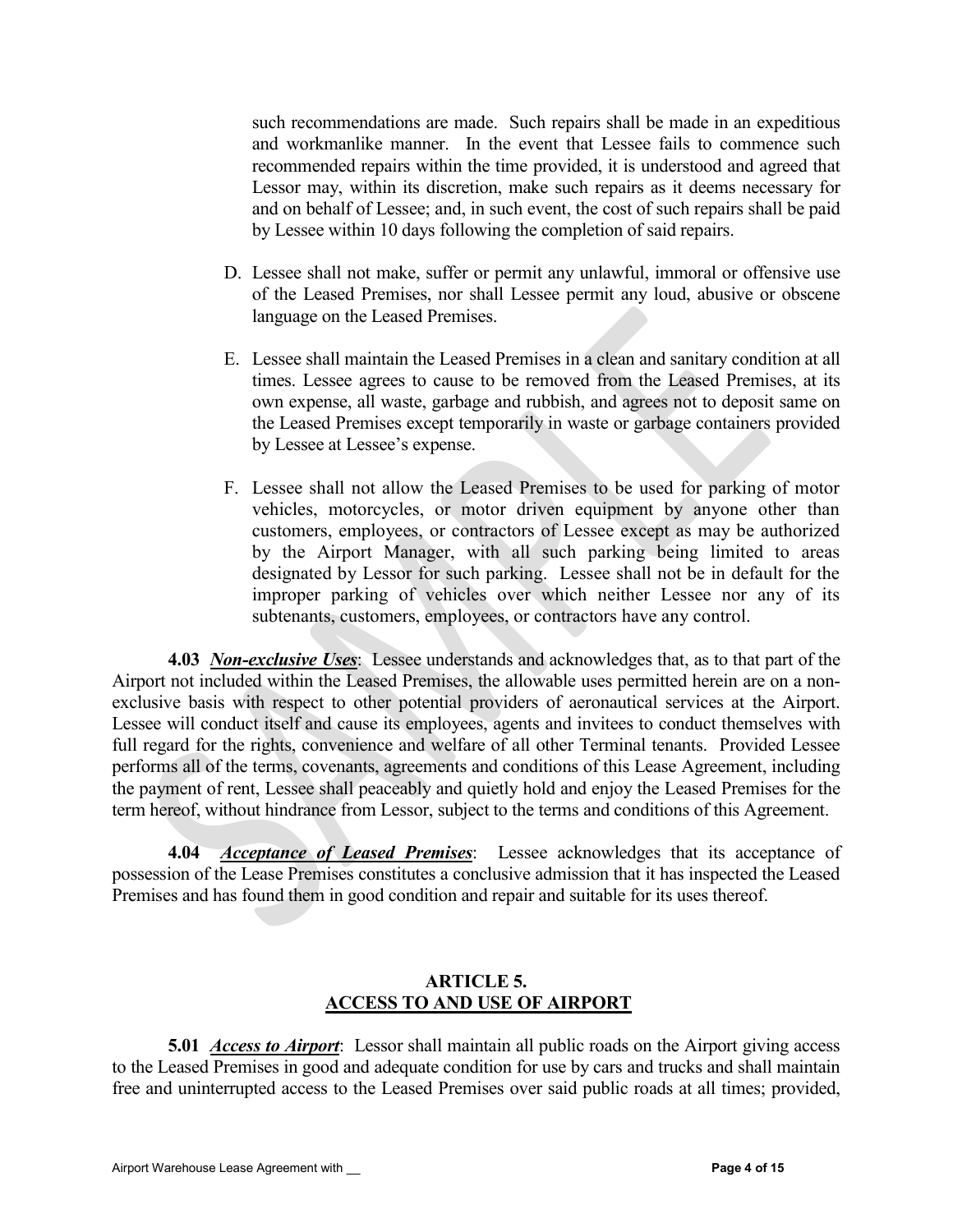however, Lessor shall not be in default of this Agreement if access is interrupted for any of the reasons set forth in Section 14.3, below.

5.02 Right to Use Airport: Lessee and Lessee's officers, employees, agents, contractors, invitees, and guests shall have the right to use that part of the Airport and its facilities not included within the Leased Premises in common with others authorized to do so. Such use shall be subject to any and all applicable federal, state or local laws, ordinances, statutes, rules, regulations, or orders of any governmental authority, lawfully exercising jurisdiction over the Airport or the activities and business operations of Lessee, including any limitations, restrictions or prohibitions affecting the aviation activities or operations of Lessee.

5.03 *Vehicular Operations on the Airfield*: Lessee, its employees, agents, invitees, or guests shall not operate vehicles upon or cross the Airport runways except in strict compliance with the Airport Rules and Regulations.

5.04 *Airport Certification Rules and Regulations*: Lessee shall comply with such rules that pertain to its operation on the Airport under the Airport Certifications Rules of Federal Aviation Regulations Part 139, as amended [14 CFR Part 139, as amended], to the extent such regulations are applicable to the operation of the Airport.

5.05 Airport Security Rules and Regulations: Lessee, its officers, employees, agents, contractors, invitees, and guests shall comply with all federal and local Airport Security Regulations adopted by the Lessor as such rules and regulations exist or may hereafter be amended. LESSEE AGREES TO INDEMNIFY AND HOLD HARMLESS THE LESSOR, ITS OFFICERS AND EMPLOYEES, from any charges, fines or penalties that may be assessed or levied by the FAA or the Texas Department of Transportation by reason of the NEGLIGENT OR INTENTIONAL FAILURE OF LESSEE, ITS OFFICERS, EMPLOYEES, AGENTS, CONTRACTORS, INVITEES, AND GUESTS to comply with such Airport Security Regulations.

**5.06 14 C.F.R. Part 77 Requirements:** Lessee agrees to comply with the notification and review requirements set forth in Part 77 of the Federal Aviation Regulations [14 CFR Part 77] in the event any future structure, antenna or building is planned for the Leased Premises, or in the event of any planned modification of any present or future building, antenna or structure located on the Leased Premises.

5.07 Right of Overflight: There is hereby reserved to the Lessor, for the use and benefit of the public, a right of flight for the passage of aircraft above the surface of the Leased Premises, together with the right to cause in said airspace such noise as may be inherent in the operation of aircraft, now known or hereafter used for navigation of or flight in the air, using said airspace for landing at, taking off from or operating on the Airport.

# ARTICLE 6. INSURANCE

6.01 Lessee's Minimum Insurance Amounts: Lessee shall obtain and maintain continuously in effect at all times during the Lease Term, at Lessee's sole expense, at least the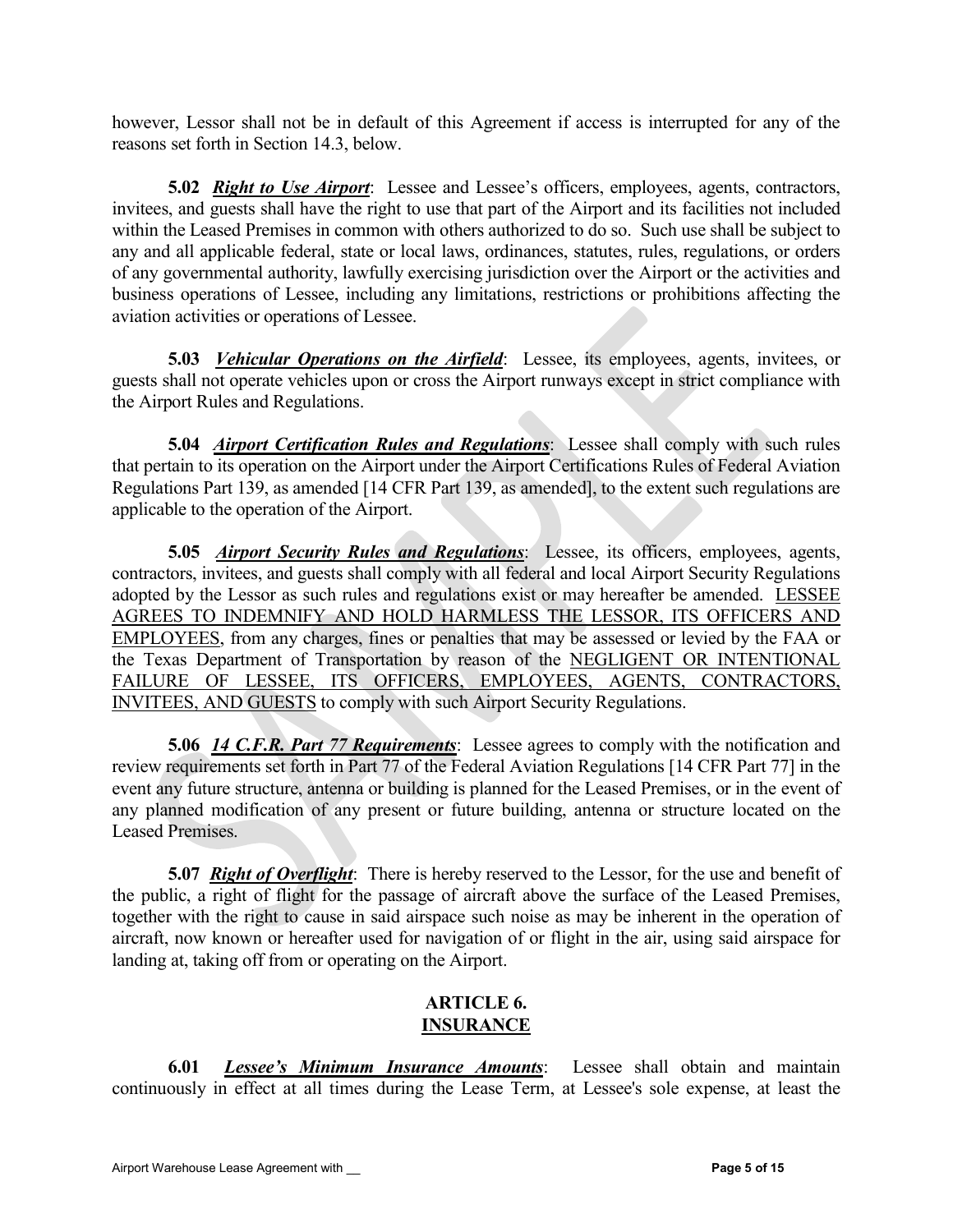following minimum insurance with a carrier or carriers licensed to do business in the State of Texas and satisfactory to the Lessor:

- A. Commercial General Liability Insurance against claims for bodily injury, death, or property damage occurring on, in or about the Leased Premises, or any other portion of the Airport, in at least the amount of \$1,000,000.00 per individual, \$1,000,000.00 per occurrence and \$2,000,000.00 general aggregate and \$1,000,000.00 with respect to property damage. In the event that the Texas Torts Claims Act, as amended (Tex. Civ. Prac. & Rem. Code §101.001, et seq.) or its successor statute, is amended to increase the amount of liability of municipalities for acts described in said Act above the levels set forth in this Section 601.A, Lessee agrees to increase the amount of insurance coverage required by this Section 6.01.A. to an amount sufficient to provide coverage to the level of potential liability per occurrence under said Act; and
- B. Automobile Liability Coverage on all motor vehicles owned and/or operated by Lessee or its employees on the Leased Premises or other Airport property in amounts of not less than \$1,000,000.00 combined single limit or equivalent; provided, however, separate automobile coverage shall not be required if such coverage is provided under Lessee's comprehensive general liability policy.

6.02 Lessee's Coverage Primary: All insurance herein required shall apply as primary and not in excess of or contributing with other insurance which the Lessee may carry. Insurance provided pursuant to Section 6.01 shall name the Lessor as an additional insured or loss payee as the case may be. The comprehensive general liability policy as provided in Subsection 6.01.A. shall provide contractual liability coverage sufficiently broad so as to include the liability assumed by Lessee in the indemnity and hold harmless provisions included in Article 7 of this Agreement.

**6.03** Contents of General Liability Policy: Lessee's Comprehensive General Liability policy shall protect the Lessor and Lessee against any and all liability to any person or persons whose property damage or personal injury arises out of or is in connection with the occupation, use, or condition of the Leased Premises or resulting from any injury or damage occurring on or about the roads, driveways or other public areas of the Leased Premises used by Lessee, its officers, employees, agents, contractors, invitees, and guests at the Airport, whether or not such damage or injury is the result of negligence of the Lessee or its officers, employees, agents, contractors, invitees, and guests.

**6.04 Cancellation; Certificates of Insurance**: Lessee's insurance as required by this Agreement shall not be subject to cancellation or material alteration until at least 30 days written notice has been provided to the Lessor. Lessee shall furnish to the Lessor, annually, Certificates of Insurance showing Lessor as an additional insured and evidencing that all of the herein stated requirements have been met.

6.05 Lessor's Right to Purchase Insurance: In the event such insurance as required by Section 6.01, above, shall lapse, the Lessor reserves the right to obtain such insurance at Lessee's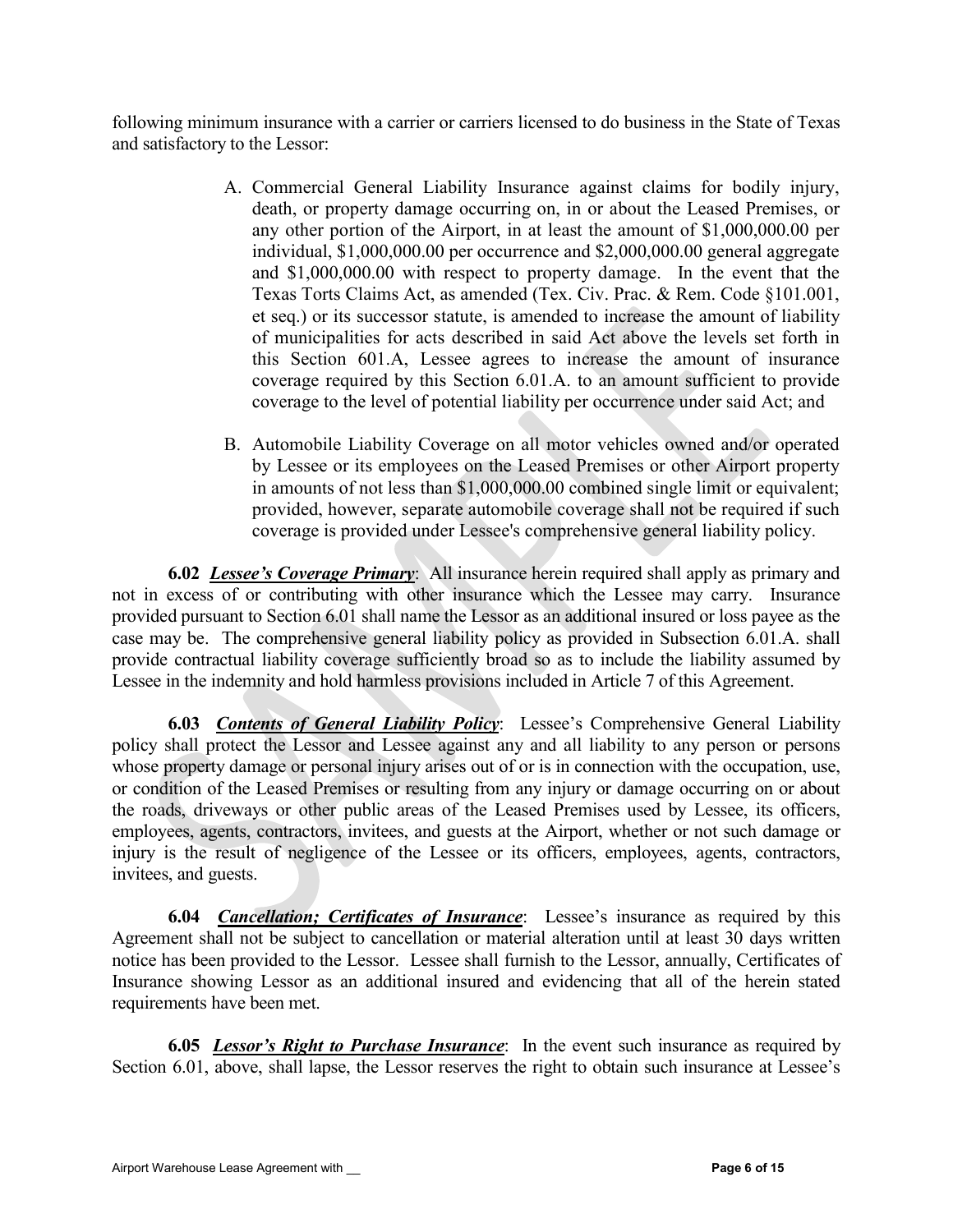expense. Upon demand from Lessor, Lessee shall reimburse Lessor for the full amount of the premium paid on Lessee's behalf.

6.06 *Lessee's Personal Property:* All personal property of Lessee on the Premises, and all fixtures and additions placed on the Premises by Lessee, shall be and remain at its sole risk, and Lessor shall not be liable for any damage to, or loss of such property arising from acts of any persons other than Lessor or its agents, employees, contractors or representatives, nor from leaking of the roof, nor from the bursting, leaking or overflowing of water, sewer or steam pipes, not from heating or plumbing fixtures, nor from electric wires or fixtures, nor from any other cause whatsoever, unless otherwise caused by Lessor or its agents, employees, contractors or representatives.

# ARTICLE 7 INDEMNITY

7.01 Generally: LESSEE AGREES TO INDEMNIFY, DEFEND, AND HOLD HARMLESS THE CITY, COUNTY, AND THEIR RESPECTIVE OFFICERS, EMPLOYEES AND AGENTS from and against any and all loss, damage, liability, claims, demands, costs, charges, expenses and causes of action including all costs of defense thereof (and including reasonable attorney fees) of whatsoever character which the Lessor may incur, sustain, or be subjected to on account of loss, damage to property and loss thereof and for bodily injury to or death of any persons (including but not limited to the property, employees, customers, contractors, agents, invitees and licensees of each party hereto) ARISING OUT OF THE CONDUCT OR OPERATIONS, NEGLIGENT OR OTHERWISE, OF LESSEE, ITS DIRECTORS, OFFICERS, EMPLOYEES, SUBLESSEES, CONTRACTORS, SUBCONTRACTORS OR AGENTS on the Leased Premises. The Lessor will give Lessee prompt notice of any claim made or suit instituted which in any way affects or might affect the Lessor. Similarly, Lessee will accord the Lessor the same notice and rights.

 7.02 Environmental Matters: LESSEE AGREES TO INDEMNIFY, DEFEND, AND HOLD HARMLESS LESSOR, THE CITY OF KERRVILLE, KERR COUNTY, AND THEIR RESPECTIVE OFFICERS, EMPLOYEES, AND AGENTS from and against any loss, costs, damages, claims, assessments, fines, and/or penalties (including reasonable attorney's fees) (together referred to as "Losses") which may be incurred by or levied against ANY OF THOSE HEREIN INDEMNIFIED BY ANY THIRD PARTY, INCLUDING BUT NOT LIMITED TO, THE U.S. ENVIRONMENTAL PROTECTION AGENCY OR THE TEXAS NATURAL RESOURCES CONSERVATION COMMISSION OR THEIR SUCCESSOR AGENCIES as the result of Lessee's construction, operation, or maintenance of any aircraft painting and refinishing facility on the Leased Premises. As used in this Section 7.02, the term Losses shall include, but not be limited to, any losses, costs, damages, claims, assessments, fines or penalties, including but not limited to cost of remediation, resulting from the contamination of any soil, water, or air by hazardous materials discharged by Lessee, or by Lessee's officers, employees, agents, invitees, guests, trespassers, or contractors, either intentionally or negligently, into the soil, water, or air.

# ARTICLE 8.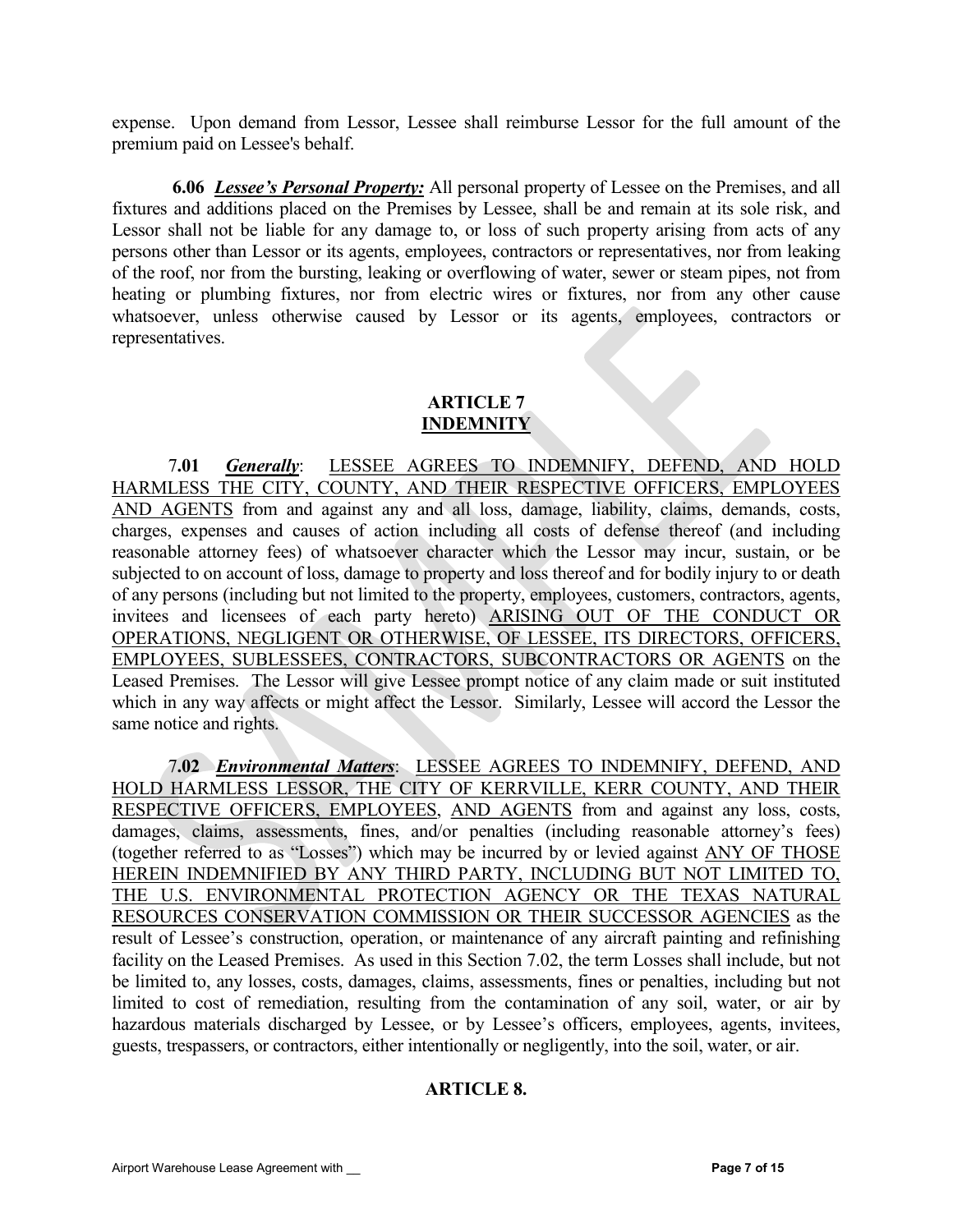#### UTILITIES

Lessee shall be solely responsible for the payment of water, wastewater and natural gas. Lessee shall be solely responsible for acquiring and the payment of electricity, telephone service, cable television and Internet access.

### ARTICLE 9. SIGNS

9.01 *Consent Required*: Lessee shall not erect, maintain or display any signage within or along the exterior of the Terminal without the prior written consent of the Airport Manager. Lessor may allow Lessee, at Lessee's own expense, to erect, maintain and display signage advertising its business. However, all signage installed by Lessee shall conform with the size, color, location, copy and manner of display of other signs throughout the Terminal. Lessee agrees to reimburse Lessor for any damage or injury resulting from the installation, maintenance or removal of any such signs.

9.02 Removal on Termination: Upon the termination of this Agreement, Lessee shall remove, obliterate or paint out, as the Lessor may direct, any and all signs and advertising on the Leased Premises or elsewhere at the Airport, and in connection therewith shall restore the Leased Premises to the same condition as prior to the placement of any such signs or advertising. In the event that there is a failure by Lessee to so remove, obliterate or paint out each and every sign or advertising and so to restore the Leased Premises, the Lessor may, at its option, perform the necessary work at the expense of Lessee, and the charge therefor shall be paid by Lessee to the Lessor on demand. In certain circumstances, the Lessor may elect to allow specific signs to remain at the termination of this Agreement. Such signs shall be identified and agreed upon mutually, in writing, by Lessee and Lessor.

#### ARTICLE 10. ASSIGNMENT AND SUBLEASING

10.01 Assignment by Lessee: At no time shall Lessee sublease any portion of the Leased Premises or assign its interests or obligations in this Lease Agreement without the written consent of Lessor. Any such assignment or attempted assignment without Lessor's consent to same shall be void.

10.02 Assignment by Lessor: Lessor may transfer and assign this Agreement to any successor in interest of Lessor to whom the Airport may be sold or assigned; provided that the successor in interest shall execute and deliver to Lessor, with copy to Lessee, an instrument assuming the lawful obligations of Lessor under this Agreement.

## ARTICLE 11. TAX LIENS

Lessee shall be solely responsible for the collection and payment of all applicable federal, state, and local taxes, including, but not limited to, sales, use, fuel, amusement, or excise tax required to be collected and paid over by Lessee to the appropriate taxing authority. Furthermore,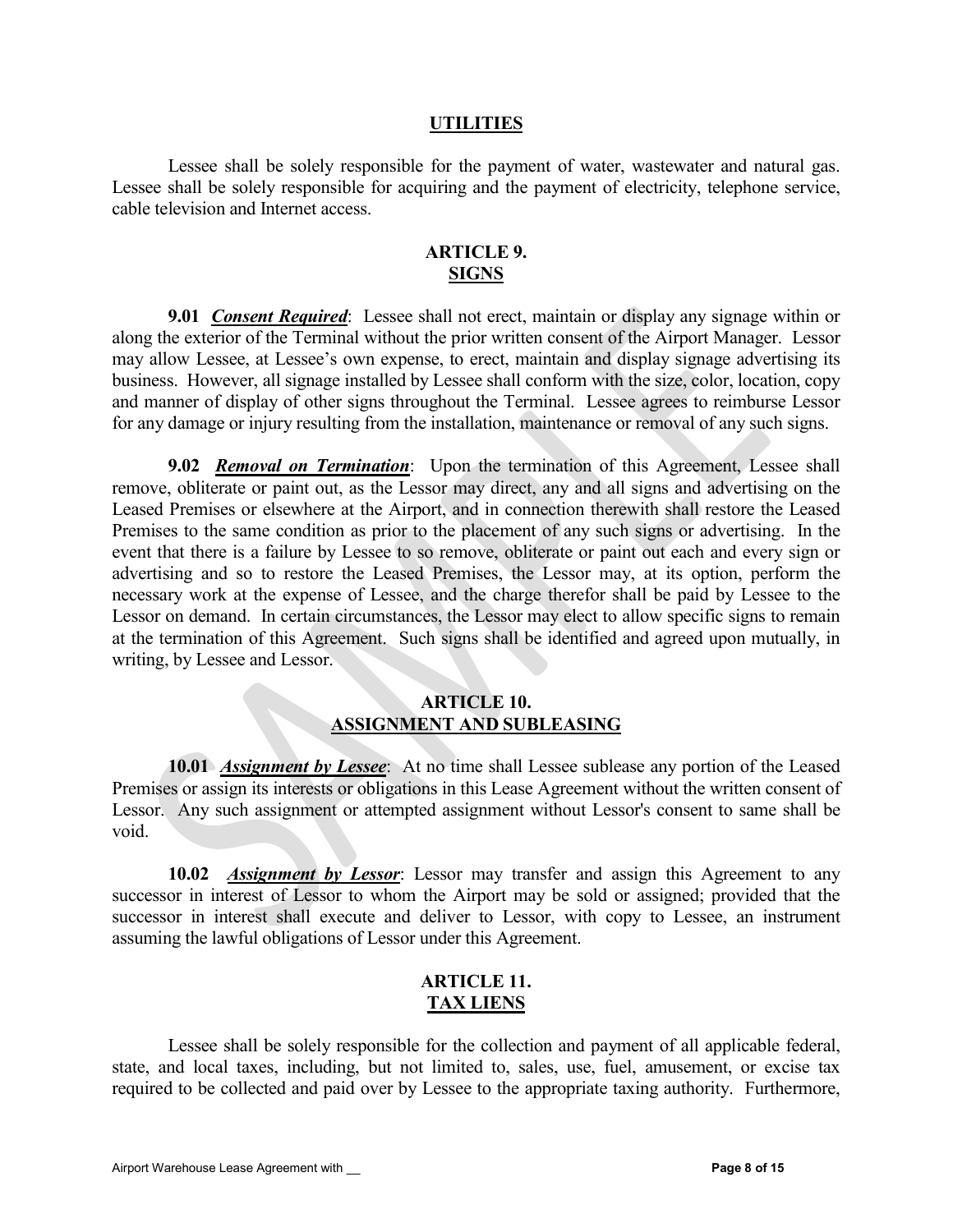Lessee shall be responsible for the payment of any applicable ad valorem taxes and any taxes on Lessee's personal property located on the Leased Premises. Lessee shall at no time permit the foreclosure of any tax liens to Lessee's leasehold interest in the Leased Premises or the buildings, fixtures, or other improvements located on the Leased Premises. The Lessor shall have the right to pay such taxes due after Lessee's refusal to pay such taxes, and upon demand Lessee shall reimburse the Lessor for the amount of taxes paid plus any penalties, interests, and attorney's fees incurred, subject to Lessee's right to challenge the validity of such taxes in whole or in part. In the event that Lessee is successful in any challenge regarding the payment of any tax, the Lessor shall be subrogated to any recovery obtained by Lessee to the extent of the amount of taxes, interests, penalties, and attorneys fees previously paid by the Lessor and not already reimbursed by Lessee.

### ARTICLE 12. DEFAULT AND REMEDIES

12.01 *Default by Lessee*: The following shall be deemed to be events of default by Lessee under this Agreement:

- A. Lessee shall fail to pay when due any installment of rent or any other payment required pursuant to this Agreement;
- B. Lessee shall abandon any substantial portion of the Leased Premises;
- C. Lessee or any guarantor of Lessee's obligations hereunder shall file a petition or be adjudged bankrupt or insolvent under any applicable federal or state bankruptcy or insolvency law or admit that it cannot meet its financial obligations as they become due, or a receiver or trustee shall be appointed for all or substantially all of the assets of Lessee or any guarantor of Lessee's obligations hereunder;
- D. Lessee or any guarantor of Lessee's obligations hereunder shall make a transfer in fraud of creditors or shall make an assignment for the benefit of creditors;
- E. Lessee shall do or permit to be done any act that results in a lien being filed against the Leased Premises;
- F. The liquidation, termination, dissolution of Lessee or any guarantor of Lessee's obligations hereunder; or
- G. Lessee fails to comply with any other term, provision or covenant of this Agreement, other than those specified in subparts A. through F. above.

12.02 Termination Upon Lessee's Default: Except for an event of default resulting from the filing of a petition in bankruptcy, if an event of default by Lessee shall continue for ten (10) days after service of notice of such event of default by Lessor to Lessee, Lessor may give notice of its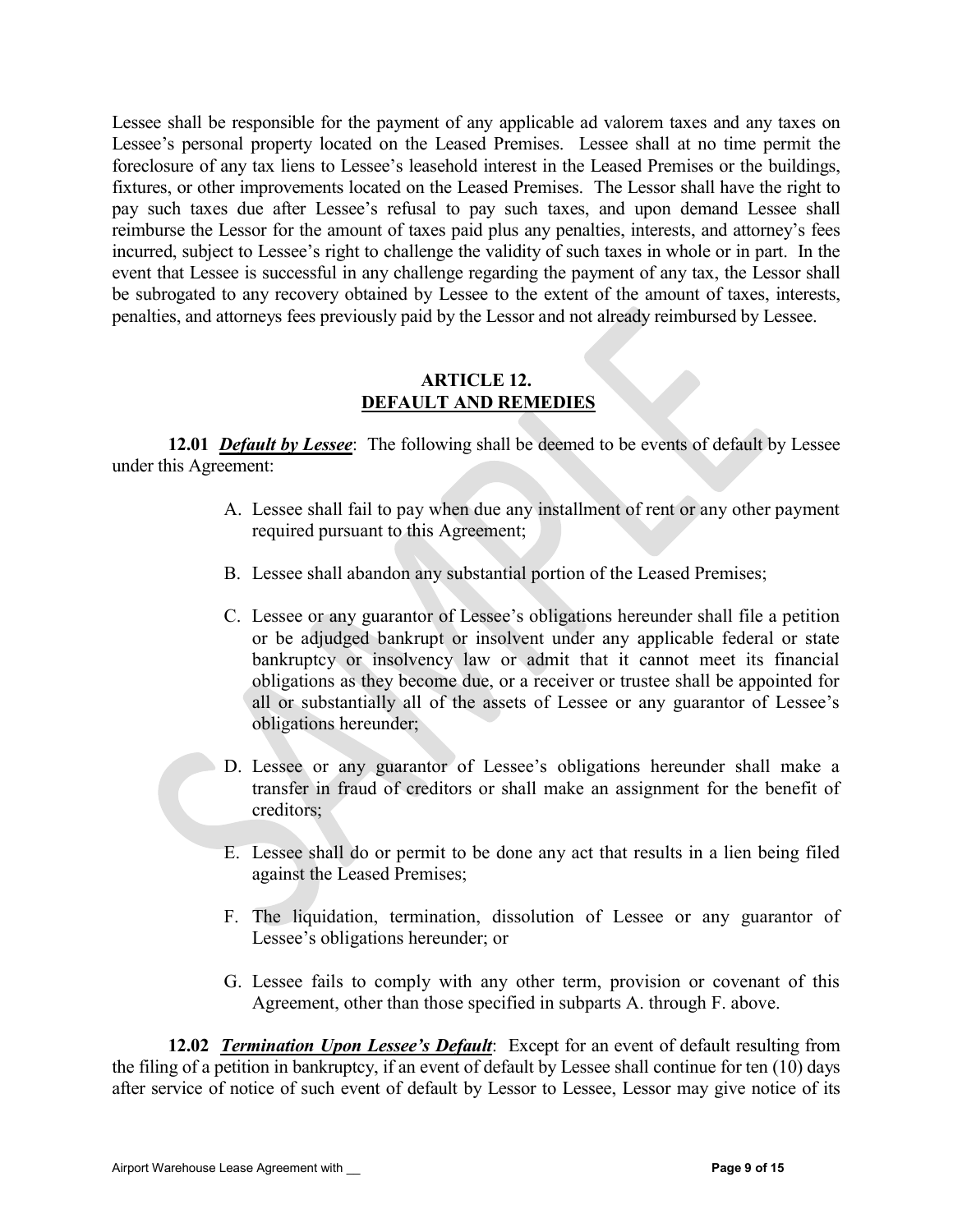election to terminate this Agreement, and thirty (30) days after service of such notice of election to terminate, this Agreement shall cease and terminate as if the day of Lessor's election were the day originally fixed for termination of this Agreement. Such election to terminate by Lessor shall not be construed as a waiver of any claim it may have against the Lessee consistent with such termination. If, however, the event of default is of such nature that it cannot reasonably be remedied within ten (10) days after receipt of notice by Lessee, and if the Lessee shall have commenced curing such event of default within ten (10) days after receipt of such notice, and shall continuously and diligently proceed in good faith to cure such event of default, then the period for curing the event of default shall be extended for such length of time as is reasonably necessary to cure the event of default. Furthermore, if the event of default is the result of Lessee filing a petition in bankruptcy, then termination shall not occur unless the trustee in bankruptcy has failed to ratify this lease within sixty (60) days following the date of filing of the petition in bankruptcy.

12.03 **Abandonment of Business by Lessee**: Lessee further agrees that the abandonment for a period of thirty (30) days by Lessee of the conduct of its business activities at the Airport shall terminate Lessee's rights under this Agreement. By so terminating this Agreement, Lessor does not waive any other claim or rights against Lessee. For the purposes of this Section 12.03, the term "abandonment" shall mean the failure of Lessee to be open for business on the Leased Premises except in the case of war, strike, catastrophe or causes beyond Lessee's control.

12.04 No Remedy Exclusive: No remedy herein conferred upon or reserved to the Lessor or Lessee is intended to be exclusive of any other available remedy or remedies, but each and every such remedy shall be cumulative and shall be in addition to every other remedy given under this Agreement or hereafter existing under law or in equity. No delay or omission to exercise any right or power accruing upon any default shall impair any such right or power or shall be construed to be a waiver thereof, but any such right and power may be exercised from time to time and as often as may be deemed expedient. In order to entitle the Lessor and Lessee to exercise any remedy reserved to it in this Section 12.04, it shall not be necessary to give any notice, other than such notice as may be herein expressly required.

12.05 No Waiver of Breach: Lessor's failure or delay in declaring the existence of an event of default by Lessee shall not be construed as a waiver thereof, nor shall it be construed so as to waive or to lessen the right of the Lessor to insist upon the performance by Lessee of any term, covenant or condition hereof, or to exercise any rights given it on account of any such event of default. A waiver of any particular event of default shall not be deemed to be a waiver of the same, similar of any other subsequent event of default.

12.06 Expeditious Action: Notwithstanding any provision as to notice in this Agreement herein contained, if in Lessor's reasonable judgment the continuance of any event of default by Lessee for the full period of the notice to cure the event of default will jeopardize the operation of the Airport or the rights of the Lessor or the other Airport tenants, Lessor may, without notice, elect to perform those acts in respect to which Lessee is in default. Lessee shall reimburse Lessor for any reasonable and necessary costs incurred by the Lessor pursuant to this Section 12.06.

12.07 **Default in Rent Payment**: Notwithstanding anything to the contrary above, if there should be any default in the payment by Lessee of any rents, fees or charges due to Lessor as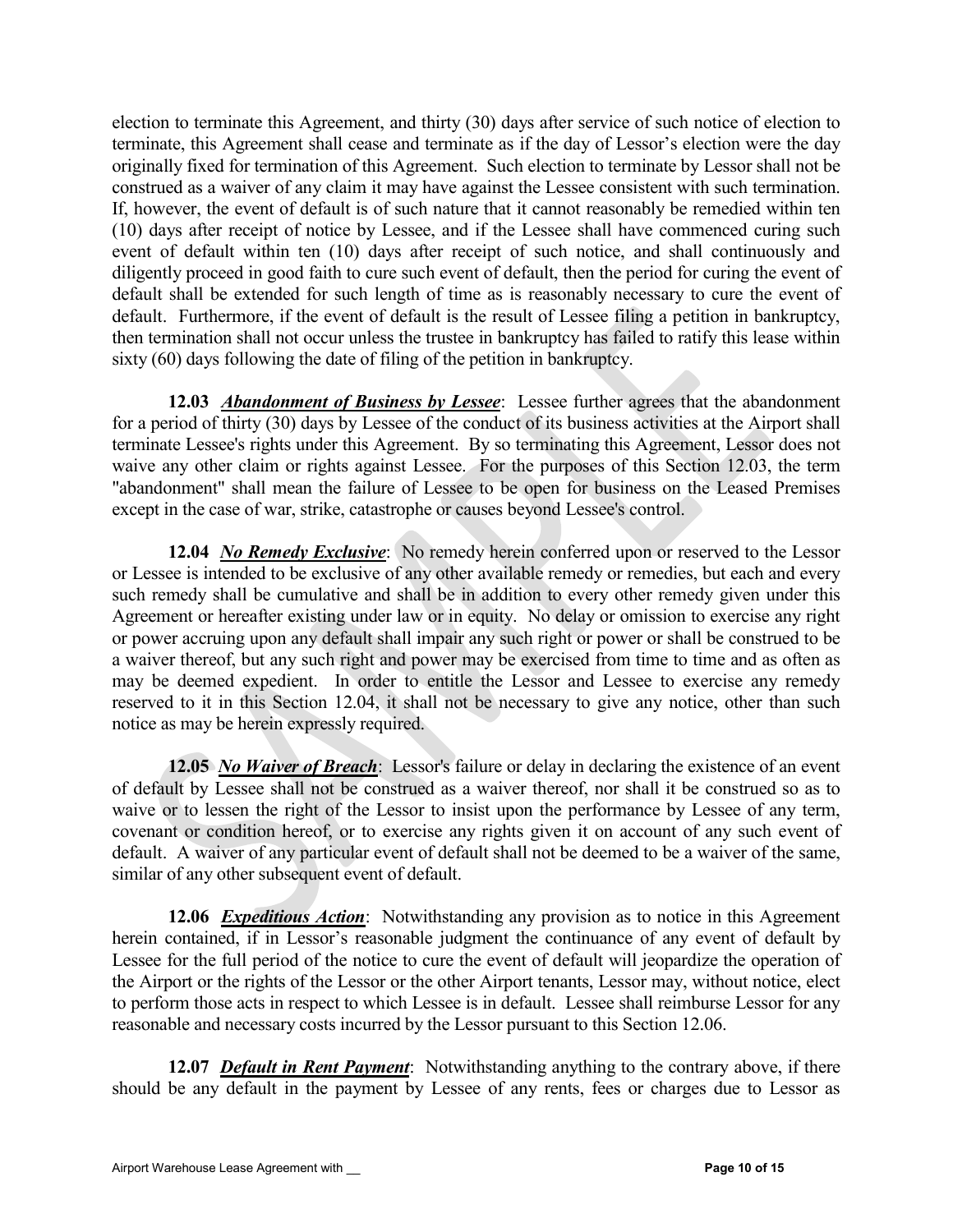provided herein, the Lessor may give Lessee a ten (10) day written notice to pay all sums then due or cease operations, and if such payment is not made within such ten (10) day period or such longer time as Lessor may set forth, Lessee's rights under the Agreement shall terminate. By so terminating this Agreement, the Lessor does not waive any other claim or rights against Lessee. However, if such monetary default consists only of underpayment of a disputed and unliquidated sum, under \$1,000.00, the termination of this Agreement may be forestalled by tender of the liquidated sum and deposit of the amount in controversy in escrow.

### ARTICLE 13. TERMINATION BY LESSEE

13.01 **Termination**: Except for the payment by Lessee to Lessor of rents or other amounts past due or accrued but not yet due, Lessee shall have the right to terminate this Agreement in its entirety, and all rights and obligations ensuing there from immediately upon the occurrence of the following:

- A. The issuance of any order, rule or regulation of the Federal Aviation Administration, or its successor Federal Agency, or other competent government authority, Federal or State, or the issuance and execution of any judicial process by any court of competent jurisdiction, materially restricting for a period of at least sixty (60) days, the use of the Airport for aeronautical purposes; provided that none of the foregoing is due to any fault of Lessee; or
- B. The material restriction of the Lessor's operation of the Airport by action of the Federal Government, or any department or agency thereof, under its wartime or emergency powers, and the continuance thereof for a period of not less than sixty (60) days; provided however, that without prejudice to the rights of Lessee to terminate as above provided, the Lessor and Lessee may mutually agree to adjust fees and charges; or
- C. Material restriction of the operation of the Airport arising from Lessor's failure to maintain and keep in repair the landing area of the Airport.

Section 13.02 Repayment of Rent: If Lessee terminates this Lease for any of the reasons set forth in this Article 13, Lessor shall promptly repay Lessee any rent previously paid by Lessee attributable to the period following the date of such termination.

# ARTICLE 14. MISCELLANEOUS PROVISIONS

14.01 Damages: LESSEE HEREBY RELEASES LESSOR, THE CITY OF KERRVILLE, KERR COUNTY, AND THEIR RESPECTIVE OFFICERS, EMPLOYEES, AGENTS AND CONTRACTORS FROM LIABILITY TO LESSEE FOR ANY DAMAGE TO THE PERSONAL PROPERTY OF LESSEE including its aircraft, caused by the act of negligence of any of those hereby released or any other user of the Airport, the bursting, leaking or running of any cistern, water closet, waste pipe, tank, water, gas, steam or sewer pipe, or oil and/or gas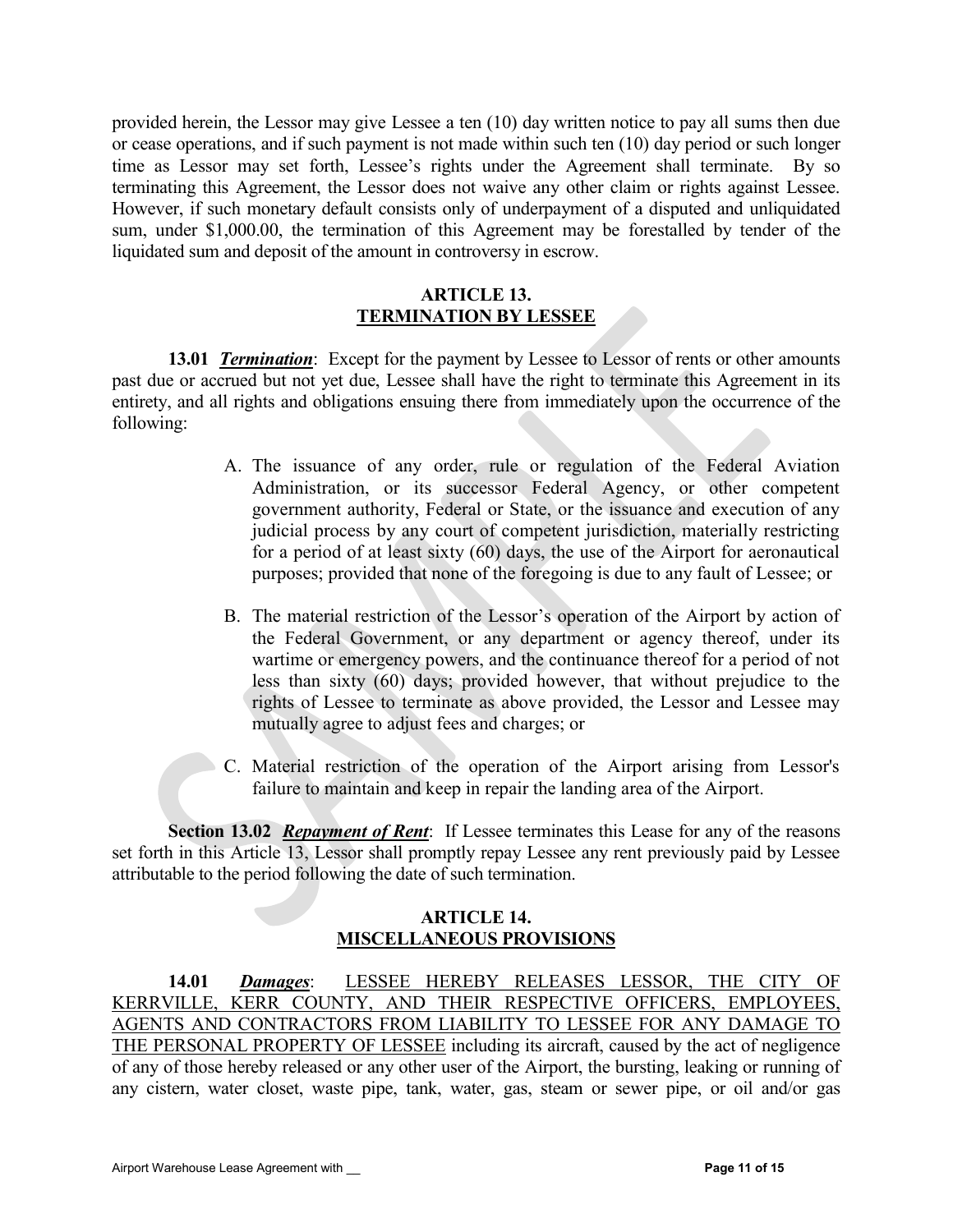pipelines in, above, upon or about the Leased Premises, the Airport, or any part thereof, any heating, gas or electrical device, or vehicle, or any flooding or other weather related casualty.

14.02 *Quiet Enjoyment*: Upon the performance of the covenants and agreements on the part of the Lessee to be performed hereunder, the Lessee shall peaceably have and enjoy the Leased Premises, appurtenances, facilities, licenses and privileges granted in this Agreement.

14.03 Force Majeure: Neither the Lessor nor Lessee shall be deemed in violation of this Agreement if it is prevented from performing any of its obligations hereunder except the obligation to pay rent by reason of strikes, boycotts, labor disputes, embargoes, shortages of materials, act of God, acts of the public enemy, act of superior governmental authority, weather conditions, floods, riots, rebellions, acts of sabotage or any other circumstances for which it is not responsible or which are not in its control.

14.04 No Partnership, Agency, Joint Venture: It is mutually understood and agreed that nothing in this Agreement is intended or shall be construed as in any way creating or establishing any partnership, joint venture, agency, or any other relationship between the Lessor and Lessee other than landlord and tenant, respectively.

14.05 *Inspection by Lessor*: Lessor may enter upon the Leased Premises at any reasonable time for any purpose necessary, incidental to or connected with the performance of Lessor's obligations hereunder, or in the exercise of its governmental functions, for fire protection or security purposes, or for inspecting or maintaining the Leased Premises, or doing any and all things Lessor is obligated to do, or which may be deemed by Lessor necessary or desirable for the proper conduct and operation of the Airport or the protection of Lessor's interests.

14.06 *Conformance with Rules and Regulations*: The use of the Airport by Lessee shall be subject to any and all rules, regulations and ordinances which are now in force or which may be hereafter adopted by the Lessor with respect to the operation and use of the Airport, but no such rules, regulations, or ordinances shall increase the Base Rent payable by Lessee under this Lease or otherwise materially and adversely affect Lessee's tenure of the Leased Premises under this Lease. Furthermore, this Agreement and Lessee's use of the Airport shall be subject to any and all applicable laws, ordinances, resolutions, statutes, rules, regulations or orders of any Federal, State or local governmental authority lawfully exercising jurisdiction over the Airport or the activities and business operations of Lessee, including any limitations, restrictions or prohibitions affecting the aviation activities or operations of Lessee.

14.07 Licenses and Permits: Lessee hereby agrees that it shall, at its own expense and cost, procure and obtain all lawfully required licenses and permits, certificates and other authorizations required by any governmental authority, in connection with or covering the operations or activities permitted to be performed by it under the provisions of this Agreement.

14.08 *Notices*: Notices provided for in this Agreement shall be either hand delivered or sent by certified mail, return receipt requested, postage prepaid, and properly addressed as follows: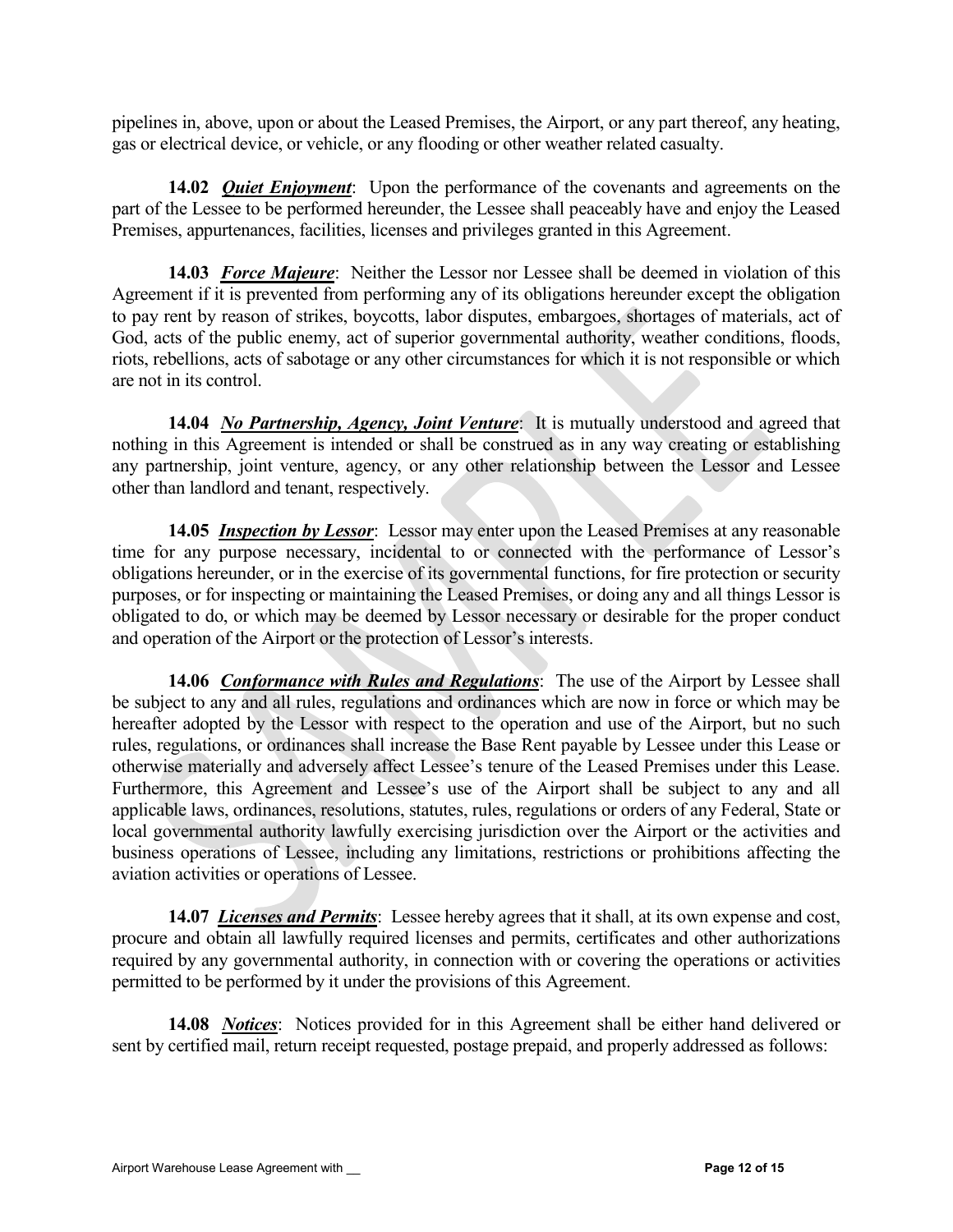If to Lessor: Airport Manager Kerrville/Kerr County Airport 1877 Airport Loop Kerrville, Texas 78028

 $\mathcal{L}_\text{max}$  and  $\mathcal{L}_\text{max}$  and  $\mathcal{L}_\text{max}$  and  $\mathcal{L}_\text{max}$ 

If to Lessee:

The parties may change the representative or address for delivery of notices from time to time by sending written notices to the other party. All notices shall be in writing and effective only upon actual receipt.

14.09 *Governing Law and Venue*: This Agreement and all of the transactions contemplated herein shall be governed by and construed in accordance with the laws of the State of Texas. Venue for any cause of action shall be in a court of competent jurisdiction in Kerr County, Texas.

14.10 Severability: If any provision of this Agreement is invalid or unenforceable, this Agreement shall be considered severable as to such provision, and the remainder of this Agreement shall remain valid and binding as though such invalid or unenforceable provision were not included herein.

14.11 **Captions**: Section headings are inserted herein only as a matter of convenience and for reference, and in no way defines, limits or describes the scope or intent to any provision herein.

14.12 Use of Language: Words of any gender used in this Agreement shall be held and construed to include any other gender, and words in the singular shall be held to include the plural, unless the context otherwise requires.

14.13 *Counterparts*: This Agreement may be executed in multiple counterparts, each of which shall be deemed as original, and all of which constitute but one and the same instrument.

14.14 Development of the Airport: Future development, changes, alterations, modifications or improvement to the Airport shall be at the sole discretion of the Lessor, the City of Kerrville, Texas and Kerr County, subject only to such notification to Lessee that the Federal Aviation Administration may dictate. The Lessor will strive not to hinder the Lessee's operations in carrying out the provisions of this Section 14.14.

14.15 Relocation of Facilities: In the event Lessor requires any portion of the Leased Premises for expansion or development of the Airport, Lessor reserves, at its sole expense, the right,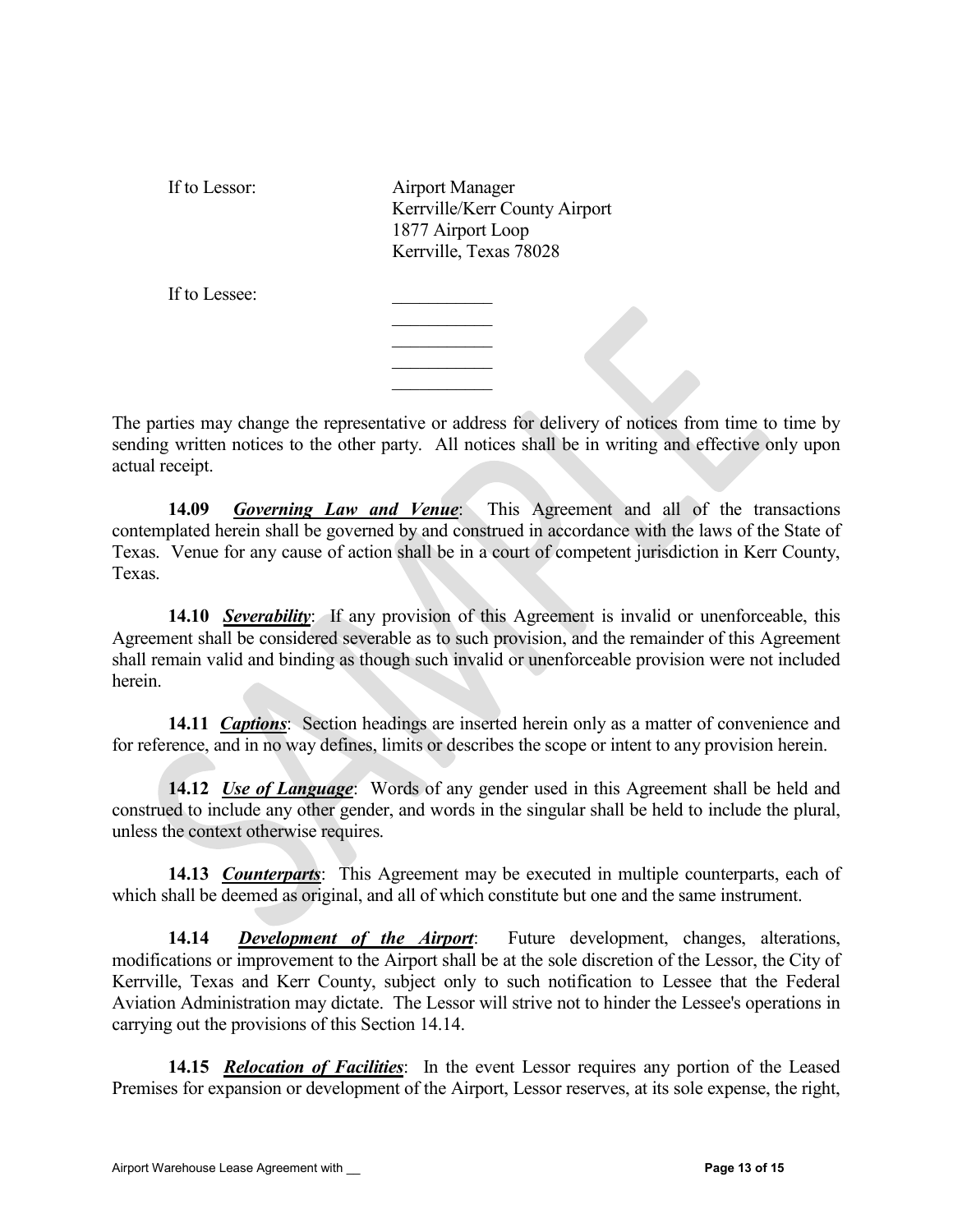on six (6) months' notice, to relocate Lessee to substantially similar facilities at another generally comparable site located on the Airport. Lessor reserves the right to retake minor unimproved portions of the Leased Premises, such as will not substantially interfere with the Lessee's improvements or operations, without compensation to the Lessee, provided that the rent shall be abated as to that portion of the Leased Premises which is taken back by Lessor.

14.15 Subordination to State or Federal Agreements: This Agreement shall be subordinate to the provisions and requirements of any existing or future agreement between the Lessor and the United States or the Lessor and the State of Texas, relative to the development, operation or maintenance of the Airport.

14.17 No Exclusivity on Aeronautical Services: Nothing herein contained shall be construed to grant or authorize the granting of the exclusive right to provide aeronautical services to the public as prohibited by Section 308(a) of the Federal Aviation Act of 1958, as amended.

14.18 Discrimination Prohibited: The Lessee, for itself, its officers, legal representatives, successors-in-interest and assigns, as a part of the consideration hereof, agrees (1) that no person on the grounds of race, color, sex, national origin, veteran status or disability shall be excluded from participation in, denied the benefits of or be otherwise subjected to discrimination in the use of the Leased Premises; (2) that in the construction of any improvements on, over or under the Leased Premises and the furnishing of services thereon, no person on the grounds of race, sex, color, national origin, or disability shall be excluded from participation in, denied the benefits of or otherwise be subjected to discrimination; (3) that the Lessee shall use the Leased Premises and the Airport in compliance with all other requirements imposed by, or pursuant to, Title 49, Code of Federal Regulations, Department of Transportation, Subtitle A, office of the Secretary, Part 21, Nondiscrimination in Federally-Assisted Programs of the Department of Transportation-Effectuation of Title VI of the Civil Rights Act of 1964, and as said regulations may be amended. In the event of breach of any of the above nondiscrimination covenants, the Lessor shall give notice of the alleged breach and state with particularity the basis of, and the facts on which, the alleged breach has occurred. Lessee shall have at least thirty (30) days in which to cure said alleged breach by eliminating/ceasing any such breach, or such additional period as may be reasonable and necessary to complete the same. If such alleged breach is not so cured by eliminating/ceasing any such breach within such period, Lessor may upon written notice to Lessee terminate this Agreement.

14.19 *Entire Agreement*: This Agreement embodies the entire agreement between the Lessor and Lessee, and supersedes all prior agreements and understandings, whether written or oral, and all contemporaneous oral agreements and understandings relating to the subject matter hereof. This Agreement shall not be changed, modified, discharged or extended, except by written instrument duly executed by Lessor and Lessee. The parties agree that no representations or warranties shall be binding upon either party unless expressed in writing in the aforesaid Agreement.